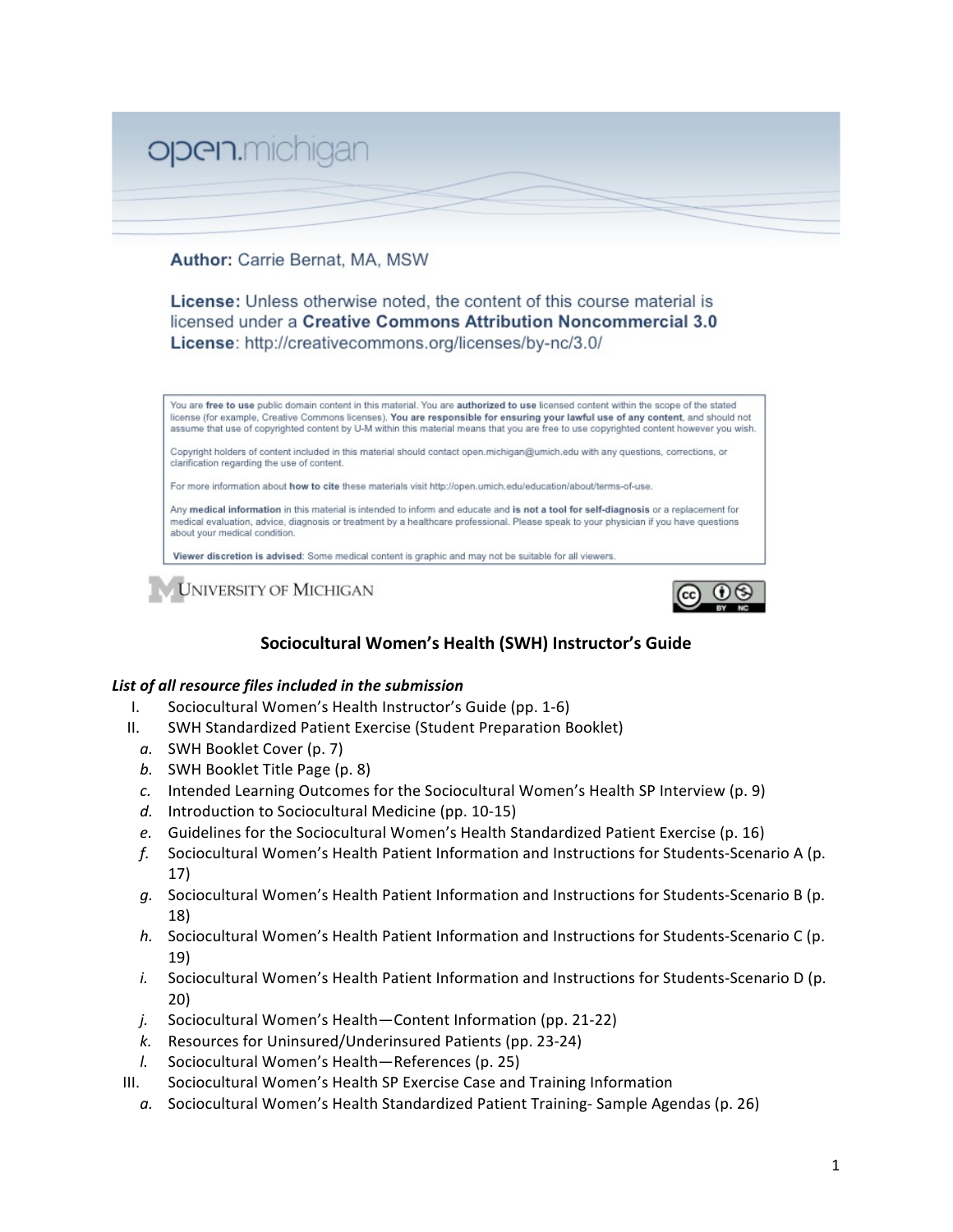- *b.* Sociocultural Women's Health Introduction to SP Training PowerPoint (pp. 27‐37)
- *c.* Sociocultural Women's Health: Case Content Outline‐Case A (pp. 38‐41)
- *d.* Sociocultural Women's Health: Case Content Outline‐Case B (pp. 42‐45)
- *e.* Sociocultural Women's Health: Case Content Outline‐Case C (pp. 46‐48)
- *f.* Sociocultural Women's Health: Case Content Outline‐Case D (pp. 49‐51)
- *g.* Sociocultural Women's Health Feedback Training PowerPoint (pp. 52‐68)
- *h.* Sociocultural Women's Health Feedback Worksheet (pp. 69‐70)
- *i.* Sociocultural Women's Health Feedback Exercise #1 (p. 71)
- *j.* Sociocultural Women's Health Feedback Exercise #2 (p. 72)
- *k.* Sociocultural Women's Health SP Self‐Assessment Exercise (pp. 73‐74)
- *l.* Sociocultural Women's Health SP Performance Evaluation (pp. 75‐76)
- IV. Sociocultural Women's Health Checklists and Assessment Tools
	- *a.* Sociocultural Women's Health: SP Communication Skills Checklist‐ALL Cases (pp. 77‐81)
	- *b.* Sociocultural Women's Health: SP Content Checklist‐Case A (pp. 82‐83)
	- *c.* Sociocultural Women's Health: SP Content Checklist‐Case B (pp. 84‐85)
	- *d.* Sociocultural Women's Health: SP Content Checklist‐Case C (pp. 86‐87)
	- *e.* Sociocultural Women's Health: SP Content Checklist‐Case D (pp. 88‐89)
	- *f.* REVISION: Sociocultural Women's Health: Student Self‐Assessment—Communication Skills‐ALL Cases (pp. 90‐93)
	- *g.* Sociocultural Women's Health: Student Self‐Assessment Content Items‐Case A (p. 94)
	- *h.* Sociocultural Women's Health: Student Self‐Assessment Content Items‐Case B (p. 95)
	- *i.* Sociocultural Women's Health: Student Self‐Assessment Content Items‐Case C (p. 96)
	- *j.* Sociocultural Women's Health: Student Self‐Assessment Content Items‐Case D (p. 97)

#### *Explanation of when, how, and the order in which to use each resource file*

The Sociocultural Women's Health Standardized Patient (SP) exercise is designed primarily for third‐year medical students, but can also be utilized by other health professions students learning the skills of incorporating a patient's personal, cultural, social and health beliefs into their medical history taking and negotiation of care/treatment plans. Students participate in this one‐on‐one Standardized Patient encounter during their Obstetrics and Gynecology clerkship. The resource files included in this submission are the materials provided to students in order to prepare for the exercise and the SP cases, SP training materials, and checklists. The student preparatory materials are provided to students several weeks prior to their encounters and are presented in the order in which they should be used. The SP cases and training materials are developed and presented to SPs prior to the student exercise start date(s).

The materials are presented in the following order: Instructor's Guide, Student Preparation Booklet and finally the Standardized Patient Case and Training Information and Checklists and Assessment Tools. Our institution does not allow students to access the SP cases (except as presented in the student preparation materials), the SP training materials or the checklists.

#### *A Note about Terminology:*

Standardized Patient Programs use a number of different terms to define Standardized Patients (SPs) and the educators/trainers employed to hire and train the SPs to their various roles. Our Program utilizes the term Standardized Patient Instructor (SPI) for those SPs who, in addition to learning to portray a role and evaluate student performance, provide the student with constructive verbal feedback about their performance. Standardized Patient is the more commonly used term, so that has been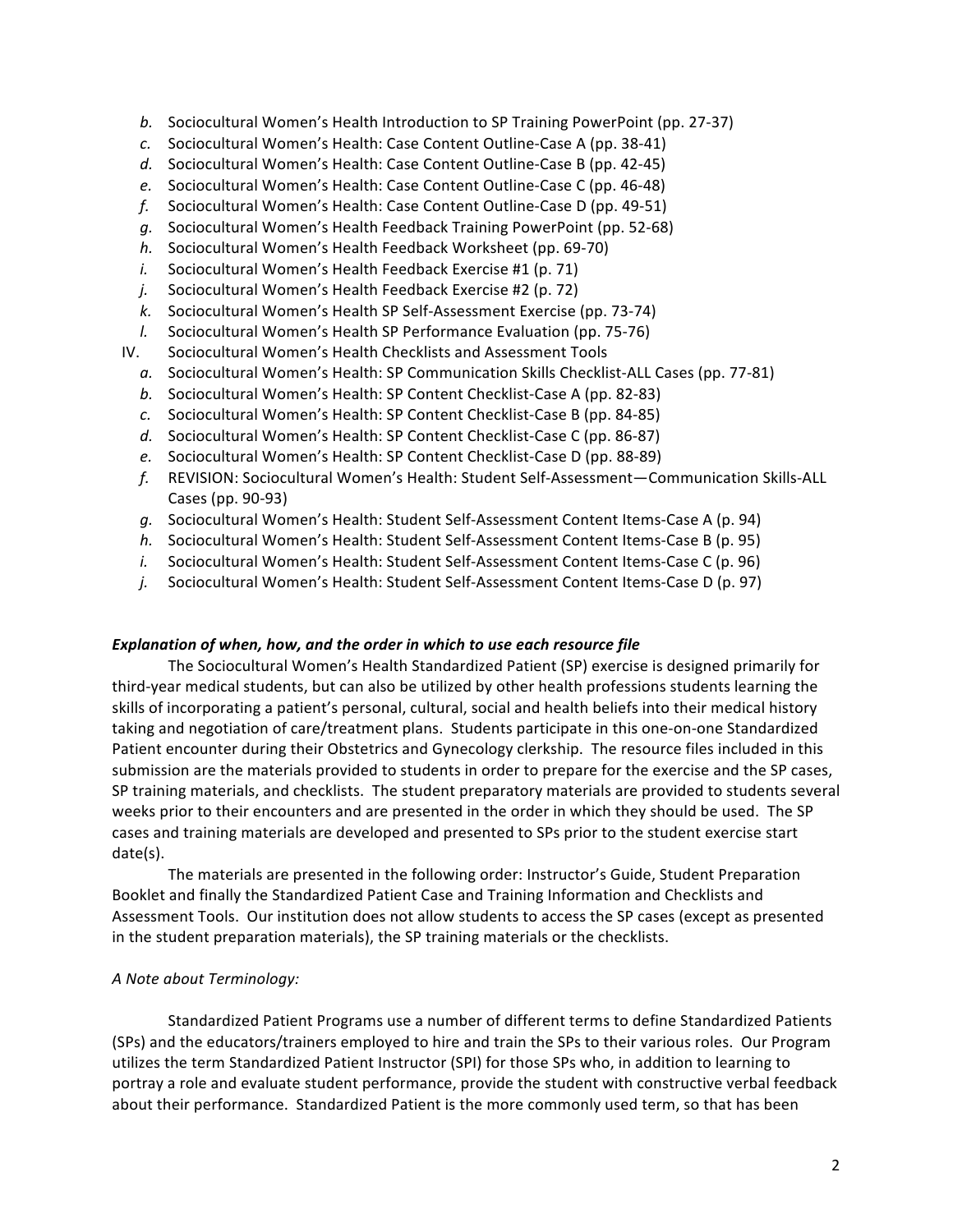adopted throughout the materials presented here, where possible. Standardized Patient Educators (SPEs) are the individuals employed by Standardized Patient Programs to recruit, hire and train SPs to portray their role, evaluate student performance and often to provide the student with feedback.

#### *The purpose/goal of the resource including specific educational objectives*

Standardized Patient exercises, particularly as they relate to communication skills, are a vital component in a complete medical school curriculum. They allow students to practice skills that are not consistently role modeled or practiced in actual clinical settings; however these are areas which are deemed important by regulating bodies such as the LCME and the ACGME. Standardized Patient Programs are often commissioned not only to teach certain skills, but also to educate students as to the importance of implementing these skills in clinical practice and promoting culture change in healthcare. The overarching goal of the materials presented here is to provide the tools necessary for any program to implement this SP exercise in the context of their program and their school's broader curriculum. Those utilizing this resource have the information necessary to train SPs as well as prepare students for the exercise.

The educational objectives for the Sociocultural Women's Health Standardized Patient exercise (listed below) are based on the exercise's placement late in the Obstetrics and Gynecology clerkship where the content knowledge required of the students has been presented and learned in other educational settings.

# **Student Educational Objectives for the Sociocultural Women's Health Exercise:**

Knowledge:

- 1. Students should know the appropriate components of a gynecological health and relevant general health history.
- 2. Students should know appropriate alternative treatments or resources to offer the patient.

#### Skills:

Students should demonstrate the ability to:

- 1. Establish and maintain rapport with the patient.
- 2. Elicit a gynecological health and relevant medical history from the patient.
- 3. Explore the patient's personal, cultural, social and health beliefs in the context of their health practices.
- 4. Negotiate a plan of care, including appropriate treatments and/or resources that would be mutually acceptable for both you and the patient.

# Professional Behaviors:

Students should demonstrate:

- 1. Attentiveness and empathy throughout the interaction with the patient.
- 2. Awareness of and sensitivity to the patient's health concerns and how her sociocultural beliefs relate to her health.
- 3. Openness, receptiveness and active participation during feedback and debriefing discussions.

#### *The conceptual background regarding why and how the resource was created*

The student preparation materials were created to provide students with guidance on successfully completing an encounter with an SP focusing on both the content of the discussion (a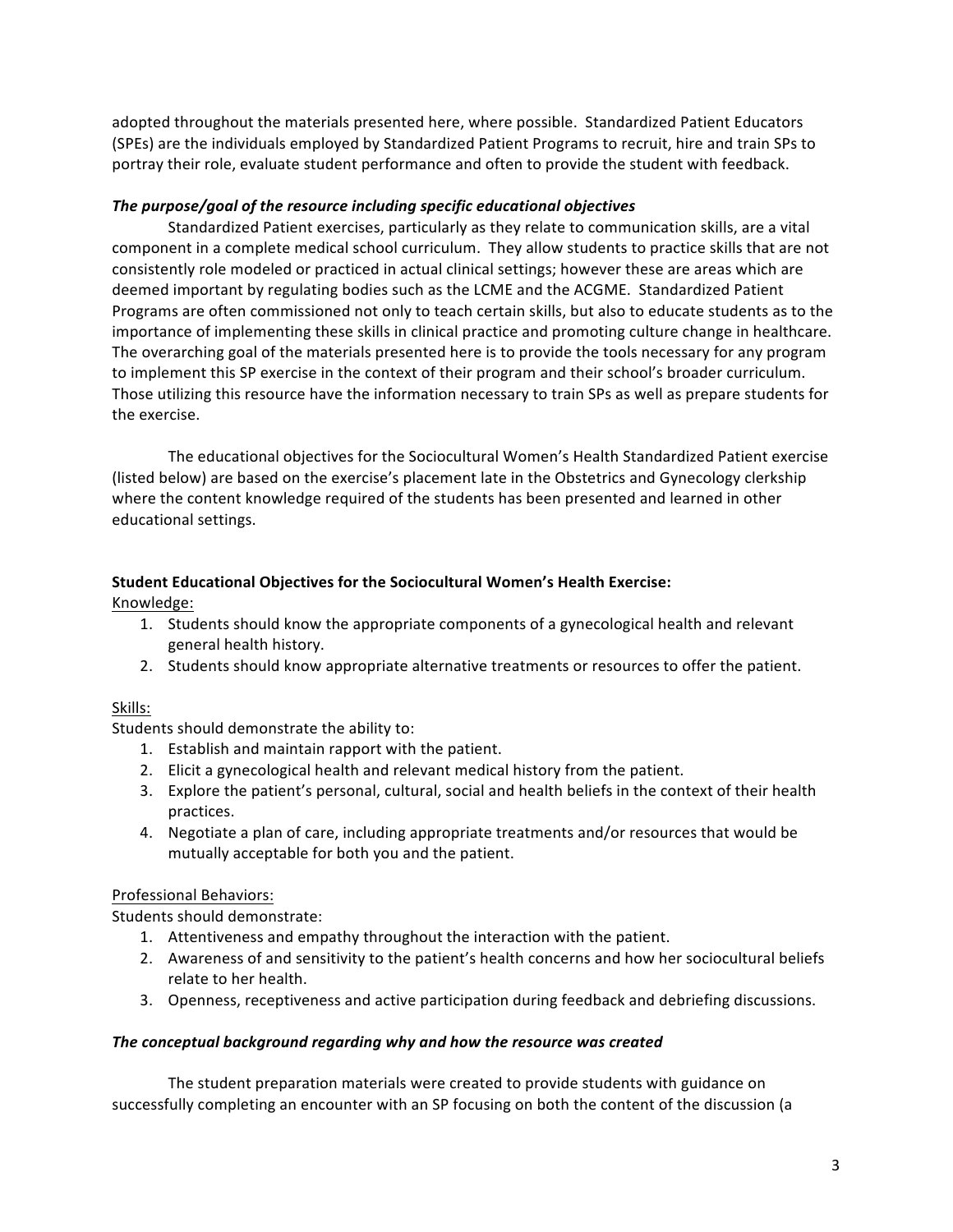gynecological health history) as well as advanced communication skills such as exploring a patient's health concerns within her sociocultural context and actively negotiating a plan of care with the patient, especially when the patient does not automatically agree with the standard plan of care for her situation. Materials have been developed, edited and added over time (e.g. resources on cultural awareness, negotiation of a treatment plan, etc.) based on student performance and feedback.

The SP case and training materials are created by faculty and Standardized Patient Educators for each experience to ensure the SPs are properly trained to portray the role of the patient, assess the students' performances and synthesize student performance information into a supportive, yet constructive feedback discussion. Verbal feedback is a major component of the one‐on‐one SP exercise and as such, significant training time and resources are devoted to developing the SPs' skills in this area. As with the student preparation resources, SP training materials have been developed and added over time based on student and SP performance and feedback.

# *Practical implementation advice such as the materials needed, length of session, faculty/facilitator needs, preparation needs, etc.*

# *Materials Needed:*

- Clinical Skills rooms (educational facilities set up similarly to outpatient clinic rooms), preferably equipped with recording equipment.
- Student instructions on clipboards with legal pads
- Assessment Materials (paper or web‐based, per individual program)
	- o Assessment of student performance—Content and Communication Skills Checklists
	- o Student self‐assessment
- A room that will accommodate 8-10 people for a post-session debriefing

#### *Session Length:*

- The one-on-one interaction with the Standardized Patient is approximately one hour.
	- o 30 minutes for the interview
	- o 30 minutes for evaluation and feedback discussion
- The post-session debriefing is approximately 30 minutes.

#### *Faculty/Facilitator Needs:*

- Standardized Patients trained to the case(s) being portrayed as well as trained in providing constructive verbal feedback related to communication skills.
- Standardized Patient Program staff member to orient students, begin and time the exercise, be available for student questions/concerns, facilitate completion of student self‐assessment, etc.
- Standardized Patient Educator to train the Standardized Patients and schedule the exercise according the Medical School/student/SP/space availability.
- A Faculty Facilitator(s) available to facilitate post-exercise debriefing after each session (if more than one, faculty development is necessary to ensure standardization).

#### *Preparation Needs:*

- Resource materials introducing students to the following aspects of the exercise:
	- o Foundational Cultural Communication resources, including references from the literature
	- o Specific logistical information regarding the exercise
		- **Timing, location, appropriate attire**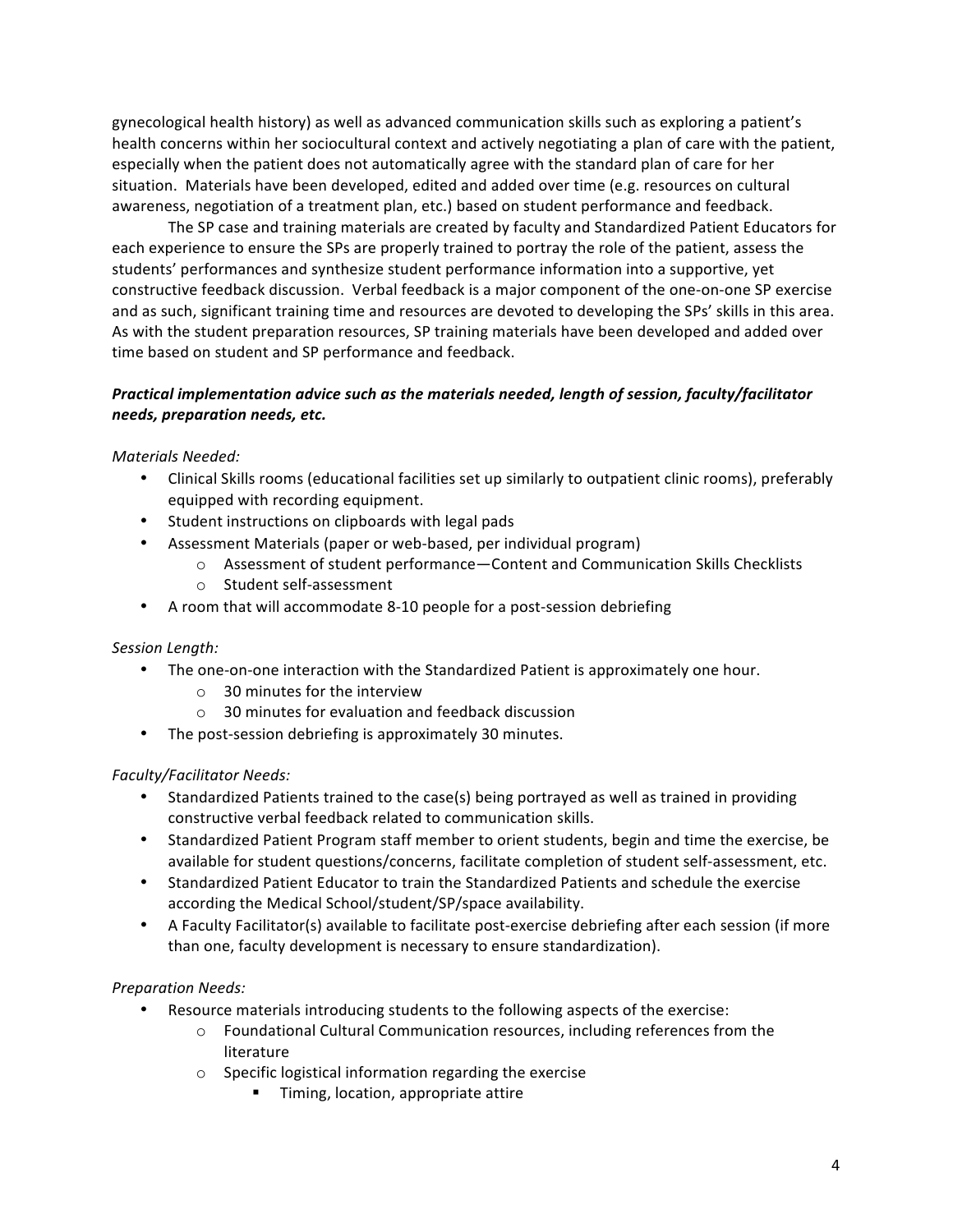- **•** Contact information
- Scheduling procedures and/or consequences
- $\circ$  References to other complementary curricular materials (e.g. lecture videos, "local" resources for patients, etc.)

#### *SP Training Resources:*

- A room that will accommodate 10-12 people for each SP training session
	- $\circ$  Preferably including equipment such as laptops, LCD projectors or other technology helpful for presentations, video review, etc.
	- o Timing and number of training sessions varies on SP experience (approximately two or three sessions lasting three to four hours each).
- Clinical Skills rooms (educational facilities set up similarly to outpatient clinic rooms), preferably equipped with recording equipment.
	- $\circ$  These rooms are utilized during training for a "Practice Interview" session.
- Case content outline/role information
- Checklists
- Feedback Worksheet
- Miscellaneous Training Materials (Agendas, PowerPoint presentations, training exercises, etc.)

#### *A description of how the material has been successfully deployed including common pitfalls, tips for success, etc…*

Over time, the preparation materials provided to the students are adjusted to meet their educational needs or to address common logistical concerns/misunderstandings. This will likely be the case at any institution wanting to use the materials—adjustments will be made over time based on the experience from year to year. These materials can be presented to the students in printed/paper form or they can be uploaded to a student resource portal as PDF documents. During the 2008‐2009 academic year, 44% of students found the preparation materials presented as somewhat valuable or valuable and 85% of students indicated that the objectives and expectations of the exercise were clear. The most important element for success is ensuring students are clear that materials are available and easily accessible.

Like the student preparation materials, the SP training materials are adjusted over time to meet the educational needs of our SPs as well as our students based on information gathered from our quality assurance process (SP Educator reviewing SP performance), SP feedback about the training sessions and materials, student performance and student feedback about the experience. Specifically, our Program has developed presentations, role-play training activities and tools such as our "Feedback Worksheet" to help SPs encourage students to participate actively in the feedback process through additional role play or discussion, to prioritize the most important areas to cover in a time‐limited feedback discussion, and to avoid using "scoring" terms when discussing areas for growth or improvement.

For the purposes of this and other formative educational SP exercises, the feedback discussion centers around areas the student would like to discuss (based on their post‐exercise self‐assessment) and areas from both the Communication Skills and Content checklists that were either done well or need improvement. Specifically, we ask the SPs to role play with the students during feedback so that students can demonstrate skills that may have been lacking during the interview. This reduces the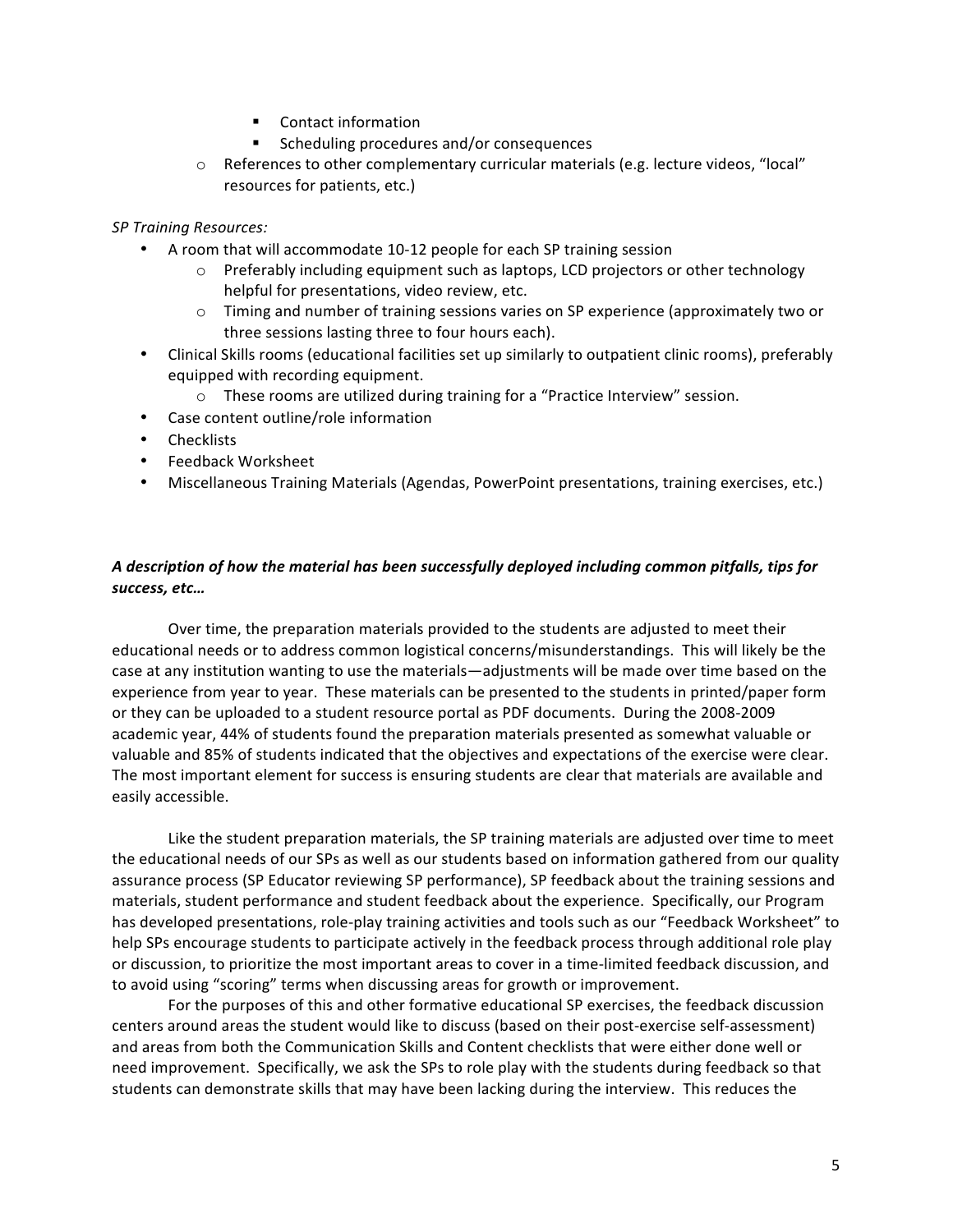amount of staff and faculty time spent remediating students who were able to correct any issues immediately. Students are not provided with copies of the checklist, but are notified and remediated if their performances fell below our "cut" scores (70% for Communication Skills and 60% for Content) and demonstration of necessary skills were not exhibited during the feedback discussion. Remediation may include the student reviewing the video of their performance, meeting with an SP Educator or faculty member , and/or a repeat of the exercise. Student performance for the four SWH cases during the 2008‐2009 academic year was as follows:

| Case Name       | Mean Content Score | <b>Mean Communication Skills</b> |
|-----------------|--------------------|----------------------------------|
|                 |                    | Score                            |
| Case A $(N=16)$ | 76.76%             | 88.57%                           |
| Case B $(N=45)$ | 77.52%             | 87.46%                           |
| Case C (N=66)   | 76.81%             | 85.73%                           |
| Case D $(N=37)$ | 70.79%             | 77.62%                           |

During the 2008‐2009 academic year, 92% of students who completed our curriculum evaluation either agreed or strongly agreed that it was helpful to receive feedback about their clinical skills from the SP immediately following the interaction, 94% agreed or strongly agreed that the SP provided informative feedback and 95% agreed or strongly agreed that the SP was effective in portraying the patient.

A method our Program utilizes to ensure success in these areas is that we spend significant time(~4 hours) training the SPs on the art of the feedback discussion and we review each SP's performance and provide them with a performance evaluation and feedback to ensure they are portraying the role and evaluating the students' performances accurately and that their feedback is constructive, interactive and appropriate. Because we spend such significant time training the SPs (total hours approximately 15‐20 for an "educational" case where the SP provides feedback) and performing quality assurance (both prior to the SP working with students as well as periodically throughout the academic year), we are confident that the SPs are scoring accurately, despite the large number of checklist items and providing the students with constructive, appropriate and interactive feedback about their performance.

# *A self‐reflecting list of limitations for implementing the resource and ideas for improving/expanding the materials*

Despite all efforts to provide students with the necessary resources to be successful in their experience, there are some limitations to the information we are able to provide. Because negotiating a culturally aware treatment plan is a practical skill, there are students who will struggle with translating the written materials to actual practice. Additionally, it is important to recognize the amount of information students are able to internalize and when considering the addition of materials, ensure they are vital to the exercise. It is important, therefore, to prioritize, edit and remove extraneous information. A continuous review of materials, including student feedback about the experience is essential to providing students with the most effective preparatory tools possible.

The art of the feedback conversation is one that has evolved significantly over time in our Program. Feedback conversations are difficult and therefore require continual assurance that SPs are adequately prepared and providing the quality of feedback expected. This requires significant time on the part of the SP Educator to perform quality assurance and performance evaluations, but we have found that investment of time and effort to be well‐spent.